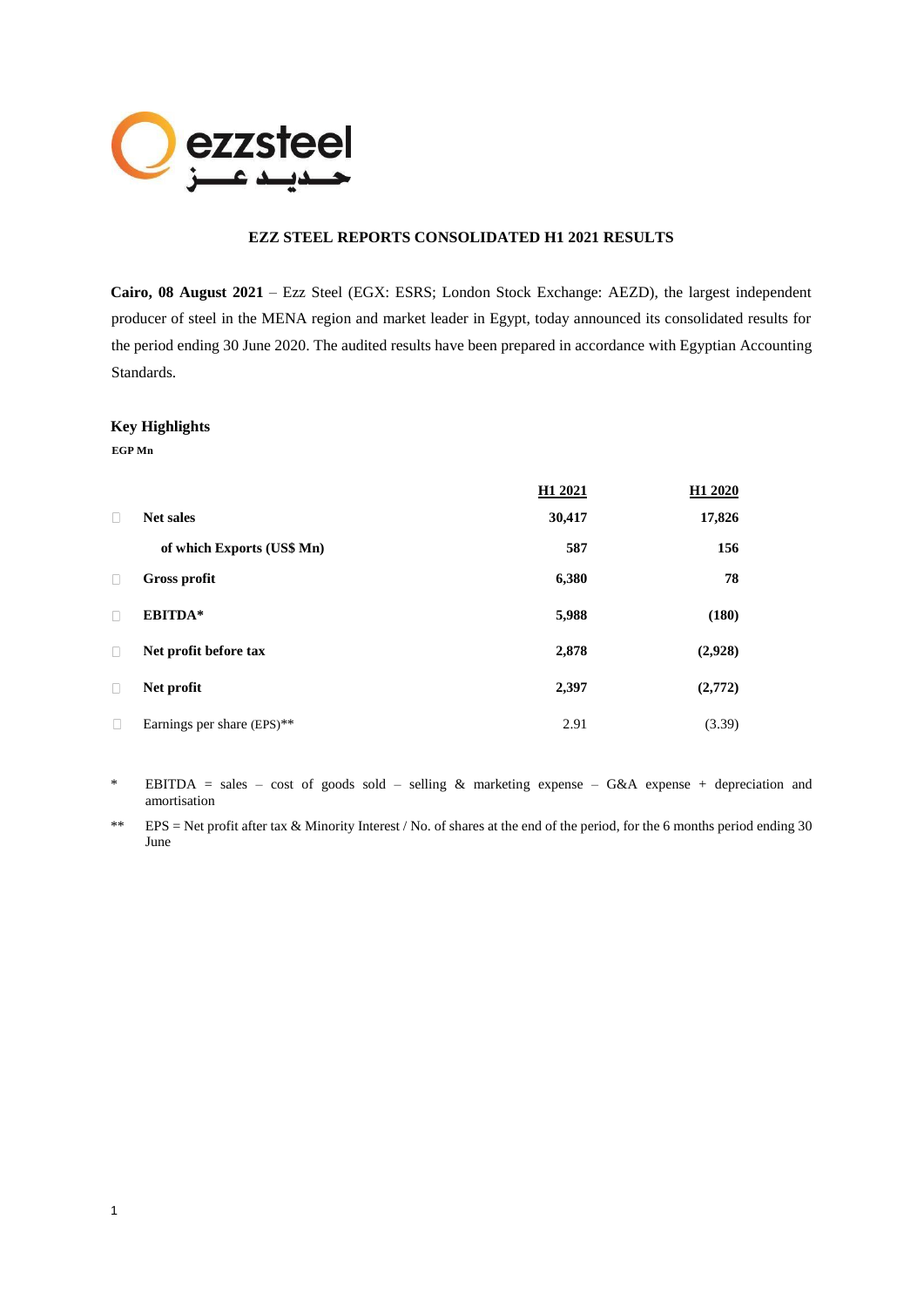# **For further information: Ezz Steel**

| Ahmed Nabil | +20 2 27989844 | $+201001777703$ |
|-------------|----------------|-----------------|
| Haya Azab   | $+20227989900$ | $+201229988739$ |

# **Comment**

Commenting on the results, the board issued the following notes to the shareholders:

- Ezz Steel is on the right track. In H1 2021, net profit after tax reached EGP 2,397 million, and exports USD 587 million. Results of Q2 2021 confirmed the upward trend with a net profit after tax of EGP 1,209 million and exports of USD 318 million.
- Revenues of H1 2021 reached EGP 30,417 million. Long products sales were 53%, and flat sales constituted 45%. Revenues reached EGP 16,919 million in Q2 2021.
- Exports in H1 2021 of USD 587 million comprised USD 477 millions of Hot Rolled Coils (HRC) and USD 110 millions of wire rods. Exports in Q2 2021 of USD 317 million comprised USD 269 million of HRC and USD 49 millions of wire rods.
- World consumption of steel increased to 1,004 million tons in H1 2021, a significant 14% over H1 2020. The upward trend continued in Q2 2021 as consumption reached 516 million tons, 6% over Q1 2021. China leads steel consumption driving iron ore and other raw materials prices to increase as well. The ability of manufacturers to reflect raw materials price increases on product prices -which was restored in Q4 2020- continued, reflecting the positive impact from COVID vaccination rollout and its accompanying economic recovery. This explains the increase in Ezz Steel's HRC average selling price per ton from USD 758 in Q1 2021 to USD 931 in Q2 2021 (23%).
- Local rebars consumption reached 3.36 million tons in H1 2021, an increase of 2% over H1 2020. However, consumption in Q2 2021 made an upward correction rising 24% above Q1 2021 with national projects gathering steam. Growth pace in private building consumption is still slow, but as clarifications on issuing building permits based on the new regulations are being given, consumption outlook is much better.
- The penetration of Ezz Steel's new product B500WDR high tensile steel is felt in the market. The company is marketing the product's advantages successfully, particularly the savings in quantity, and therefore cost, by approximately 10%. The initial marketing phase concentrated on introducing the new grade to large contractors, leading real-estate developers and integrated design firms: this is now expanded to small and middle size companies and design firms.
- The benefits of the group restructuring proved to have a positive impact on financial performance. Ezz Flat Steel (EFS) and Ezz Rolling Mills (ERM), both now fully owned by Al-Ezz Dekheila Steel Company, Alexandria (EZDK); together, in H1 2021, contributed EGP 512 million to the net profit after tax of EZDK and therefore to Ezz Steel upon consolidation.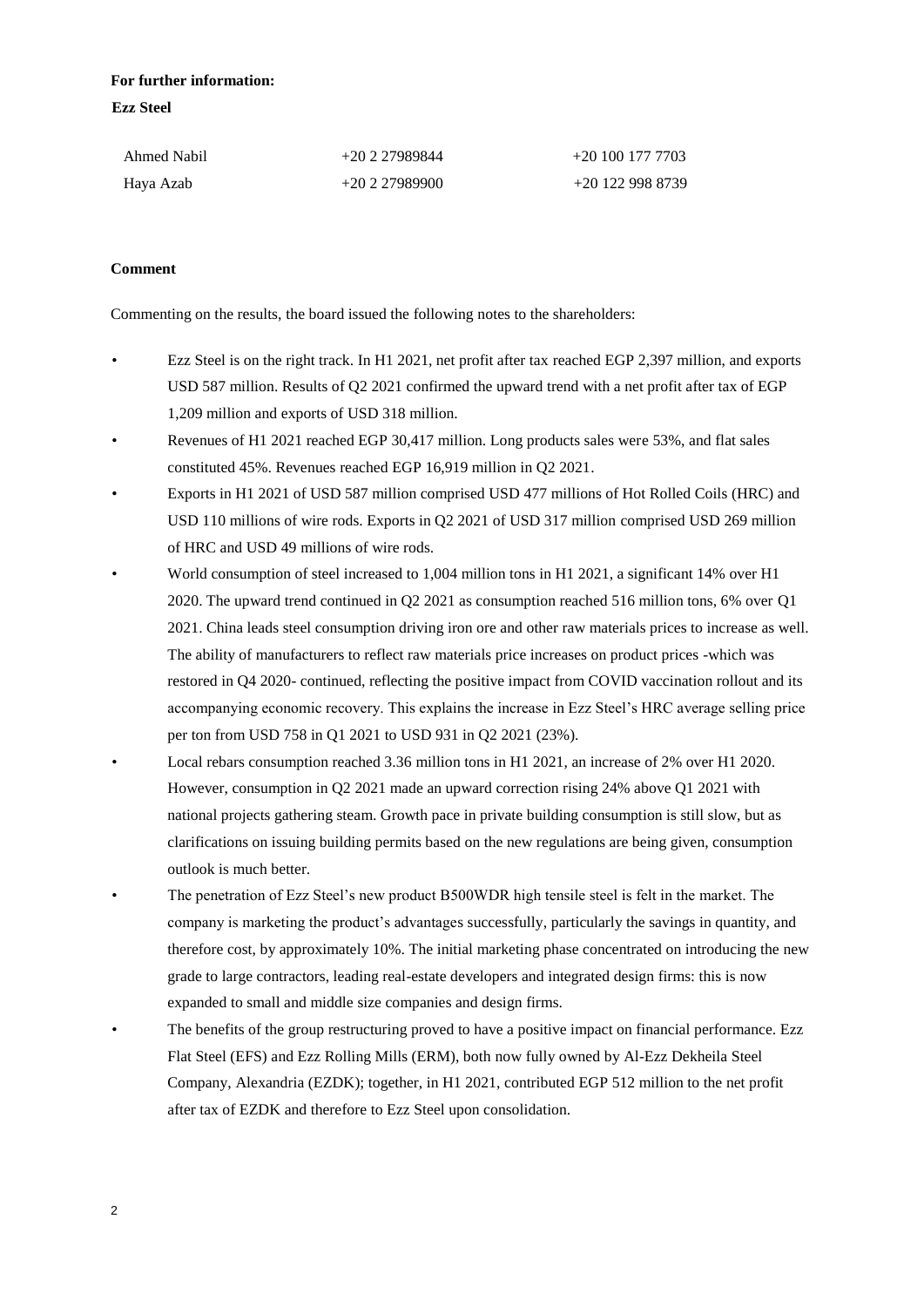#### **About Ezz Steel**

Ezz Steel is the largest steel producer in the Arab World and North Africa according to the World Top Steel Makers for 2020 published by World Steel Association (WSA). The Company is the Egyptian market leader with a total capacity of 7 million tonnes of finished steel products per annum. Ezz Steel was established on 2/4/1994 as an Egyptian joint stock company in accordance with the provisions of Law No. 159 for the year 1981.

In 2020, the Company produced 3.1 million tonnes of long products (typically used in construction) and 1.3 million tonnes of flat products (typically used in engineering industries, automotive, steel pipes and consumer products). Ezz Steel deploys the latest in modern steel-making technology and is committed to further increasing vertical integration across its plants, boosting operational flexibility.

#### **Operational Review**

All of the below financial breakdowns are based on Ezz Steel's consolidated financials, which include the consolidated financial performance of EZDK. Following the latter's acquisition of EFS/ERM, both are full subsidiaries of EZDK.

## **Sales**

Consolidated net sales for H1 2021 were EGP 30.42 billion.

|              | <b>Ezz Steel</b>         | <b>EZDK</b>         | <b>Ezz Steel</b>    |
|--------------|--------------------------|---------------------|---------------------|
| $EGP M n^*$  | <b>Standalone</b>        | <b>Consolidated</b> | <b>Consolidated</b> |
| Long         | 4,732                    | 11,466              | 16,198              |
| Flat         | $\overline{\phantom{a}}$ | 13,815              | 13,815              |
| Others       | $\overline{\phantom{a}}$ | 404                 | 404                 |
| <b>Total</b> | 4,732                    | 25,685              | 30,417              |

\*after the elimination of intercompany transactions.

Long steel products accounted for EGP 16.20 billion, or 53% of sales in H1 2021, while flat steel products represented 45% of sales at EGP 13.81 billion. Long product exports accounted for 11% of total long sales. Flat product exports accounted for 54% of total flat sales.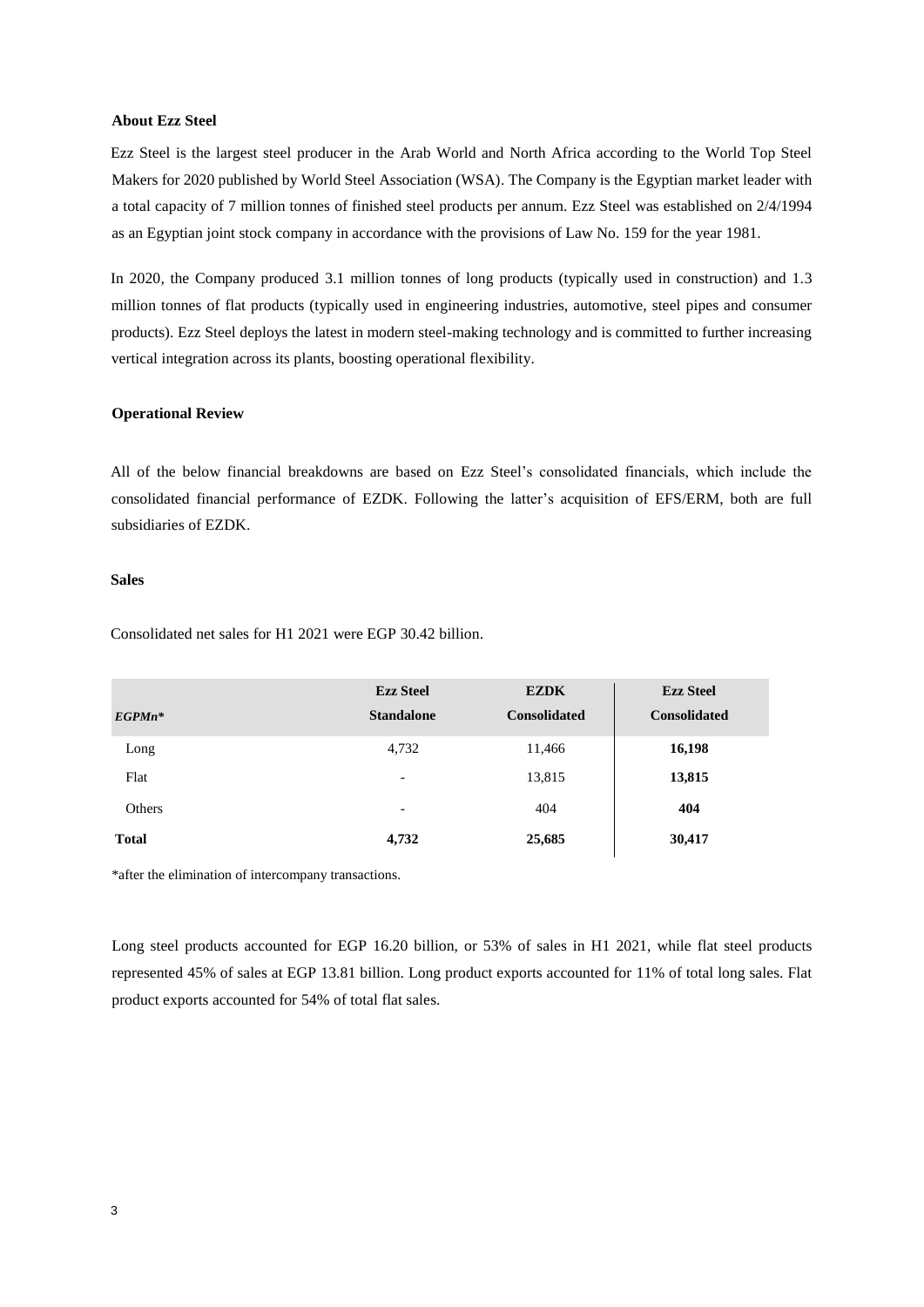| <b>Sales Value</b> |                 |               |               |               |
|--------------------|-----------------|---------------|---------------|---------------|
| <b>EGPMn</b>       | <b>Domestic</b> | $\frac{0}{0}$ | <b>Export</b> | $\frac{0}{0}$ |
| Long               | 14.464          | 89%           | 1,735         | 11%           |
| Flat               | 6,301           | 46%           | 7,514         | 54%           |

During Q1 2021 and Q2 2021 the market began recovering from the impact of COVID-19 and the suspension of building permits as long sales volume increased 28% from 595 thousand tonnes in Q1 2021 to 760 thousand tonnes in Q2 2021. Long sales volumes were 1.35 million tonnes during H1 2021; flat sales were 1.04 million tonnes in H1 2021.

The group's consolidated sales volumes totalled 2.39 million tonnes in H1 2021.

## **Production**

Long steel production volumes totalled 1.44 million tonnes during H1 2021. Flat steel production volumes reached 1.05 million tonnes for the period.

## **Cost of Goods Sold**

Consolidated Cost of Goods Sold for H1 2021 represented 79% of sales. Gross profit margin reached 21% in H1 2021.

Ezz Steel Standalone reported a COGS/Sales ratio of 88% for H1 2021.

|                   | <b>ESR</b>        | <b>EZDK</b>         | <b>Ezz Steel</b>    |  |
|-------------------|-------------------|---------------------|---------------------|--|
| $EGP M n^*$       | <b>Standalone</b> | <b>Consolidated</b> | <b>Consolidated</b> |  |
| <b>Sales</b>      | 4,732             | 25,685              | 30,417              |  |
| <b>COGS</b>       | 4,160             | 19,877              | 24,037              |  |
| <b>COGS/Sales</b> | 88%               | 77%                 | 79%                 |  |

\*after the elimination of intercompany transactions.

## **Gross profit**

Gross profit of 6.4 billion was recorded for H1 2021 for Ezz Steel consolidated.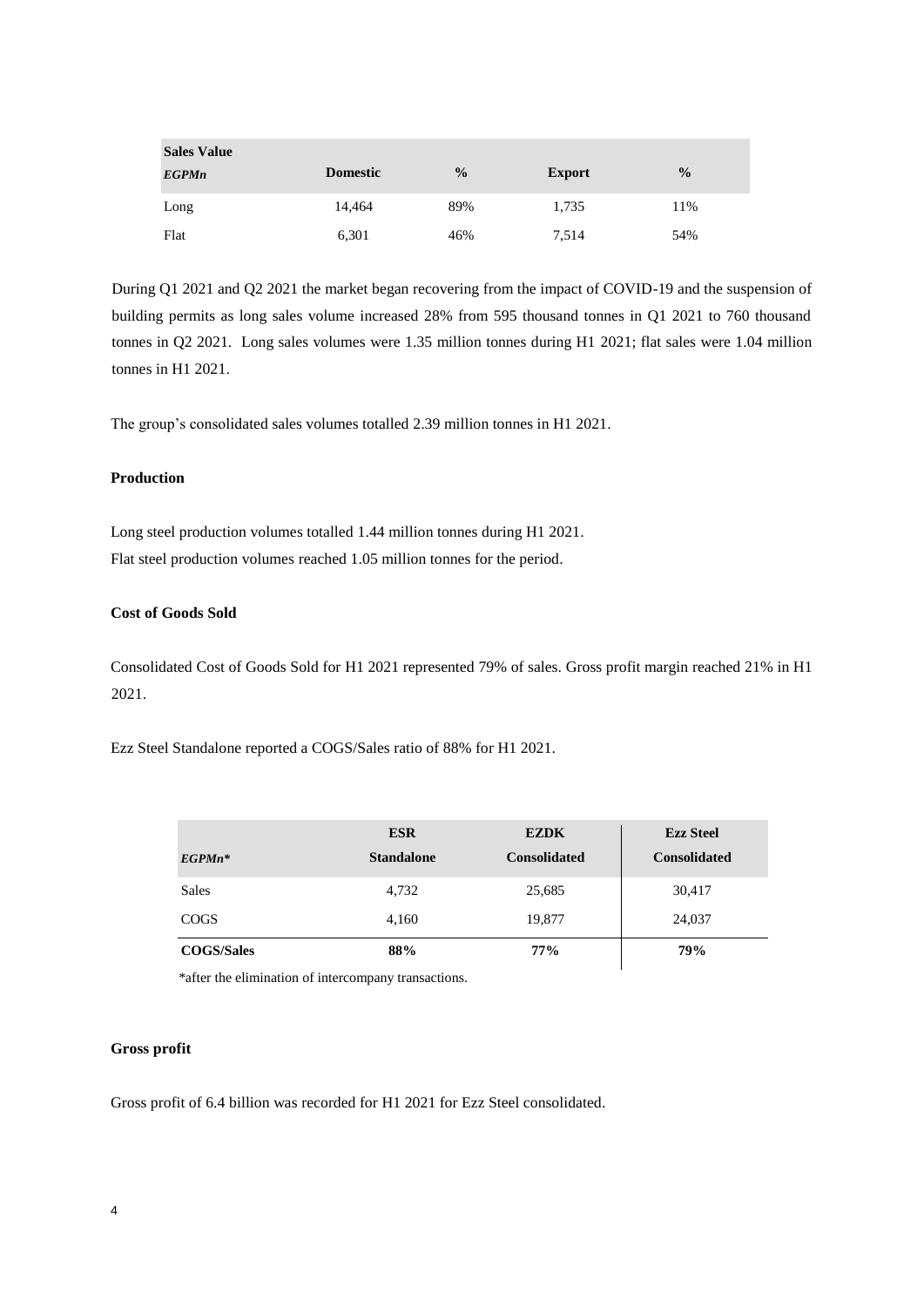## **EBITDA**

Ezz Steel consolidated EBITDA for H1 2021 amounted to EGP 6 billion.

#### **Tax**

During H1 2020, Ezz Steel had deferred taxes in the amount of EGP 332 million and income tax of EGP 191 million.

## **Net profit**

Net profit after tax reached EGP 2.40 billion in H1 2021.

## **Net result after tax and minority interests**

Net result after tax and minority interests recorded a profit of EGP 1.58 billion for H1 2021.

## **Liquidity and capital resources**

At the end of the period, Ezz Steel had cash on hand of EGP 2.12 billion and net debt of EGP 34.5 billion.

## **Outlook**

Locally, the new building regulations of 18 December 2020 were the first major overhaul in the permits system for decades, authorities needed relatively long period to address inquiries about their implementation. Towards the end of Q2 2021, all governorates announced that they will commence issuing new building permits. The effect on market consumption of rebars in light of this will be tested by the end of the year. On average Egypt issues 66,000 building permits annually, it is believed that the latent demand caused by suspending building permits will manifest itself in an increase in consumption. Going forward, Egypt's GDP growth is forecast to arrive at the pre-COVID levels ranging between 5.5% and 5.8%. This would continue to support rebound in consumption of rebars.

Internationally, the strong recovery in global economic growth, particularly in the US and EU, is firming higher consumption levels of steel. The effect of higher oil prices, in addition to its positive effect on GCC economies, tend to strengthen commodities prices in general.

Ezz Steel has proven its ability to make a strong mark on international flat steel markets. The Company plans to maintain its competitive edge and target higher exports. Taking advantage of its wide distribution network, with exports to about 25 countries since 2020, Ezz Steel aims to emphasize its presence in the world's major import markets.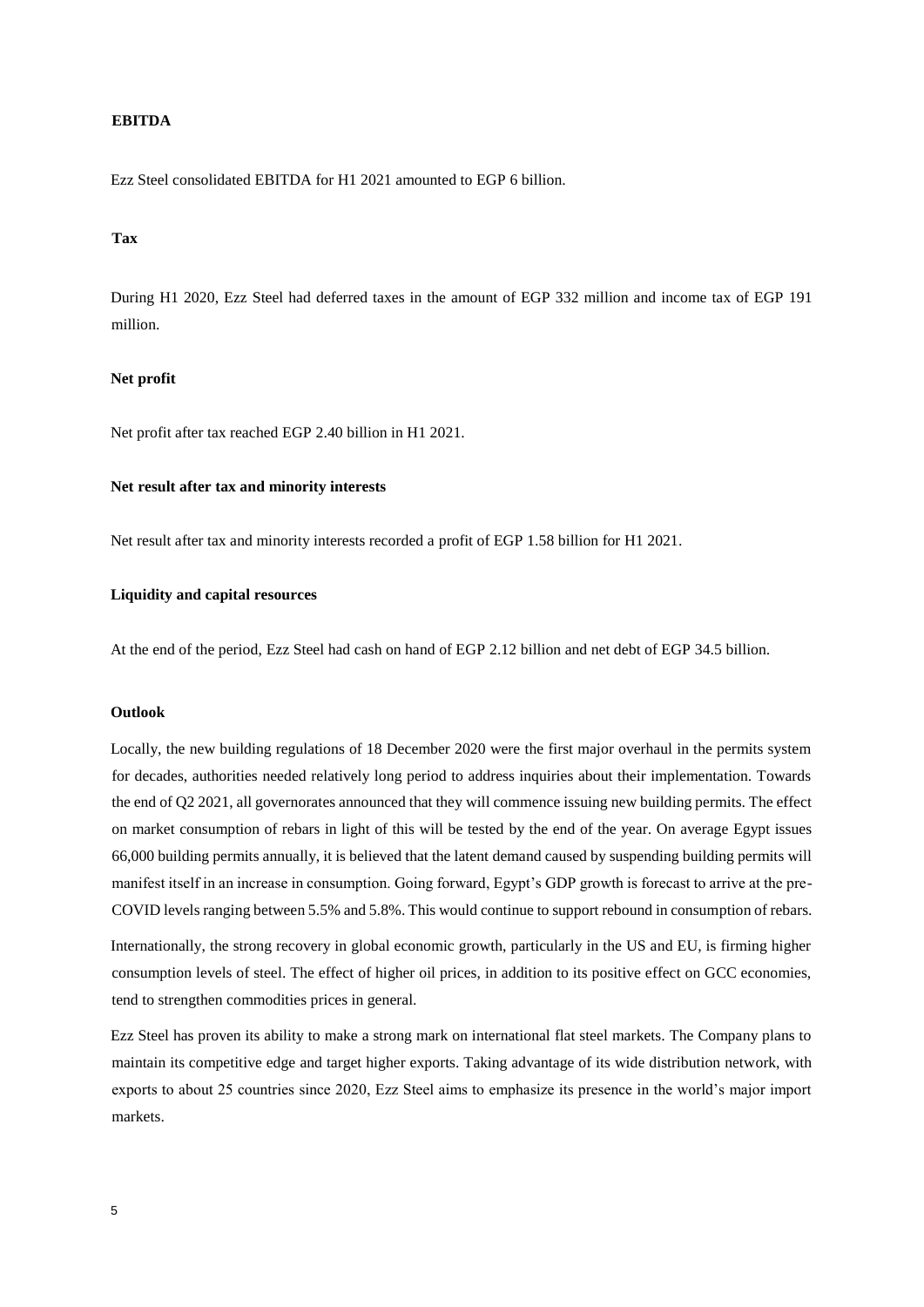# **Divisional Overview**

| <b>EZDK Standalone</b><br>Sales (EGP):      |            | H1 2021 | H1 2020  | Q2 2021 | Q1 2021 |
|---------------------------------------------|------------|---------|----------|---------|---------|
| Value:                                      | Mn         | 19,751  | 14,007   | 10,904  | 8,847   |
| Volume:                                     |            |         |          |         |         |
| Long:                                       | 000 Tonnes | 925     | 1,057    | 535     | 390     |
| Flat:                                       | 000 Tonnes | 577     | 470      | 267     | 311     |
| Exports as % of Sales:                      |            |         |          |         |         |
| Long:                                       |            | 16%     | 6%       | 12%     | 21%     |
| Flat:                                       |            | 47%     | 41%      | 52%     | 41%     |
| EBITDA:                                     | Mn         | 3,916   | 473      | 2,057   | 1,859   |
| <b>Production:</b>                          |            |         |          |         |         |
| Long Products:                              | 000 Tonnes | 964     | 814      | 477     | 487     |
| <b>Flat Products:</b>                       | 000 Tonnes | 553     | 533      | 273     | 280     |
| <b>Billets:</b>                             | 000 Tonnes | 1,020   | 978      | 521     | 500     |
|                                             |            |         |          |         |         |
| <b>Ezz Steel Standalone</b><br>Sales (EGP): |            |         |          |         |         |
| Value:                                      | Mn         | 4,786   | 3,346    | 2,694   | 2,092   |
| Volume:                                     | 000 Tonnes | 398     | 390      | 222     | 176     |
| Exports as % of Sales:                      |            |         |          |         |         |
| EBITDA:                                     | Mn         | 442     | (83)     | 229     | 213     |
| <b>Production:</b>                          |            |         |          |         |         |
| Long Products:                              | 000 Tonnes | 419     | 424      | 225     | 194     |
| <b>Billets:</b>                             | 000 Tonnes | 441     | 423      | 217     | 224     |
| <b>EZDK Consolidated</b><br>Sales (EGP):    |            |         |          |         |         |
| Value:                                      | Mn         | 26,512  | 15,233   | 14,793  | 11,719  |
| Volume:                                     |            |         |          |         |         |
| Long:                                       | 000 Tonnes | 966     | 1,173    | 540     | 427     |
| Flat:                                       | 000 Tonnes | 1,038   | 537      | 503     | 535     |
| Exports as % of Sales:                      |            |         |          |         |         |
| Long:                                       |            | 15%     | 5%       | 12%     | 19%     |
| Flat:                                       |            | 54%     | 44%      | 57%     | 52%     |
| EBITDA:                                     | Mn         | 5,575   | 31       | 3,075   | 2,500   |
| <b>EBT</b>                                  | Mn         | 2,714   | (2, 455) | 1,568   | 1,023   |
| Net Profit                                  | Mn         | 2,047   | (2,303)  | 1,030   | 1,017   |
| <b>Production:</b>                          |            |         |          |         |         |
| Long Products:                              | 000 Tonnes | 1,025   | 1,346    | 503     | 522     |
| Flat Products:                              | 000 Tonnes | 1,045   | 602      | 545     | 500     |
| Billets:                                    | 000 Tonnes | 1,055   | 1,467    | 523     | 532     |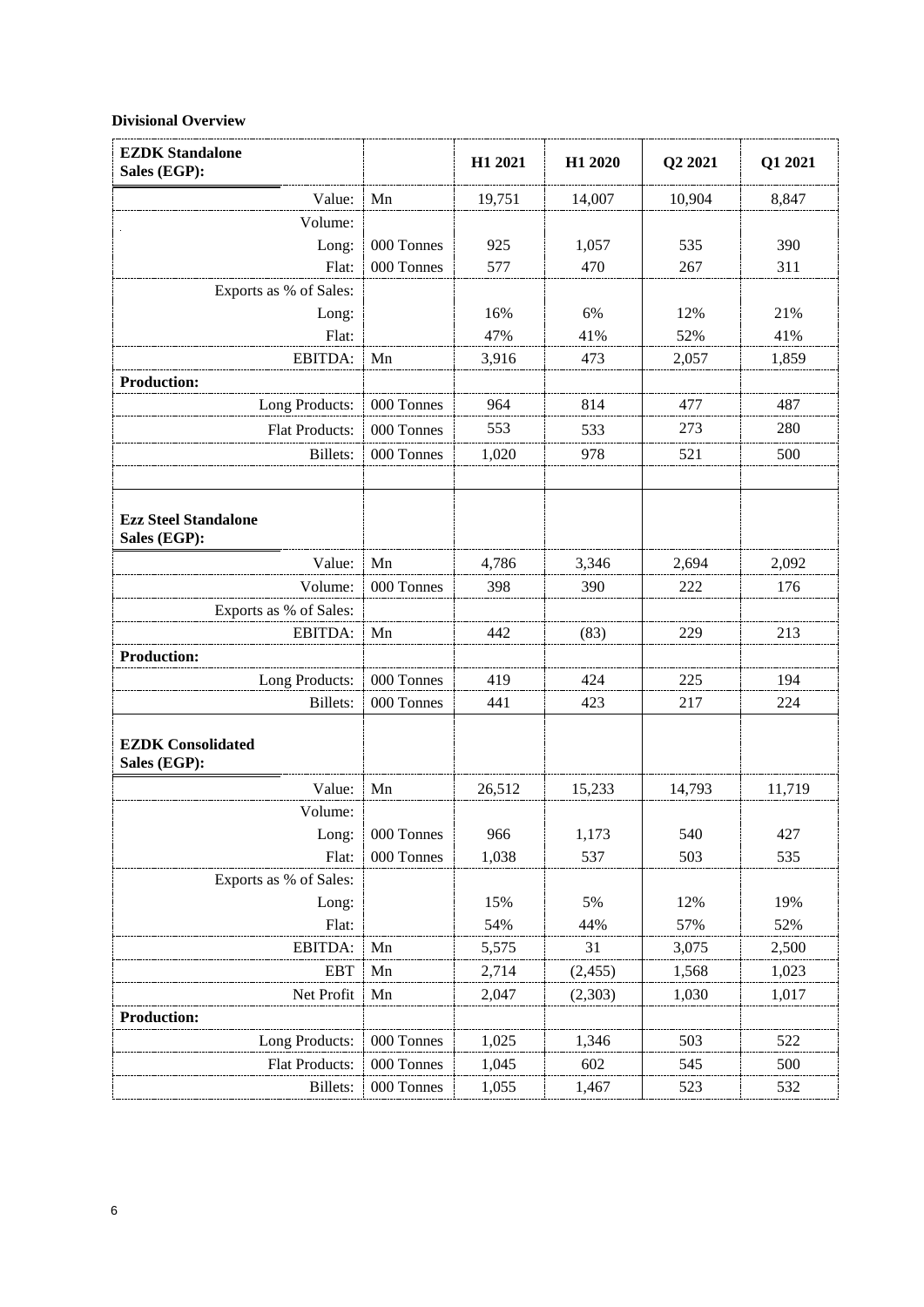| <b>Ezz Steel</b><br><b>Consolidated</b><br>Sales (EGP): |               | H1 2021 | H1 2020 | Q2 2021 | Q1 2021 |
|---------------------------------------------------------|---------------|---------|---------|---------|---------|
| Value:                                                  | Mn            | 30,417  | 17,826  | 16,919  | 13,498  |
| Volume:                                                 |               |         |         |         |         |
| Long:                                                   | 000<br>Tonnes | 1,355   | 1,550   | 760     | 595     |
| Flat:                                                   | 000<br>Tonnes | 1,038   | 537     | 503     | 535     |
| Exports as % of Sales:                                  |               |         |         |         |         |
| Long:                                                   |               | 11%     | 4%      | 8%      | 14%     |
| Flat:                                                   |               | 54%     | 44%     | 57%     | 52%     |
| EBITDA:                                                 | Mn            | 5,988   | (180)   | 3,288   | 2,701   |
| <b>EBT</b>                                              | Mn            | 2,920   | (2,928) | 1,676   | 1,243   |
| Net Profit                                              | Mn            | 2,397   | (2,772) | 1,209   | 1,188   |
| <b>Production:</b>                                      |               |         |         |         |         |
| Long Products:                                          | 000<br>Tonnes | 1,444   | 1,770   | 728     | 715     |
| Flat Products:                                          | 000<br>Tonnes | 1,045   | 602     | 545     | 500     |
| Billets:                                                | 000<br>Tonnes | 1,496   | 1,890   | 740     | 756     |
|                                                         |               |         |         |         |         |